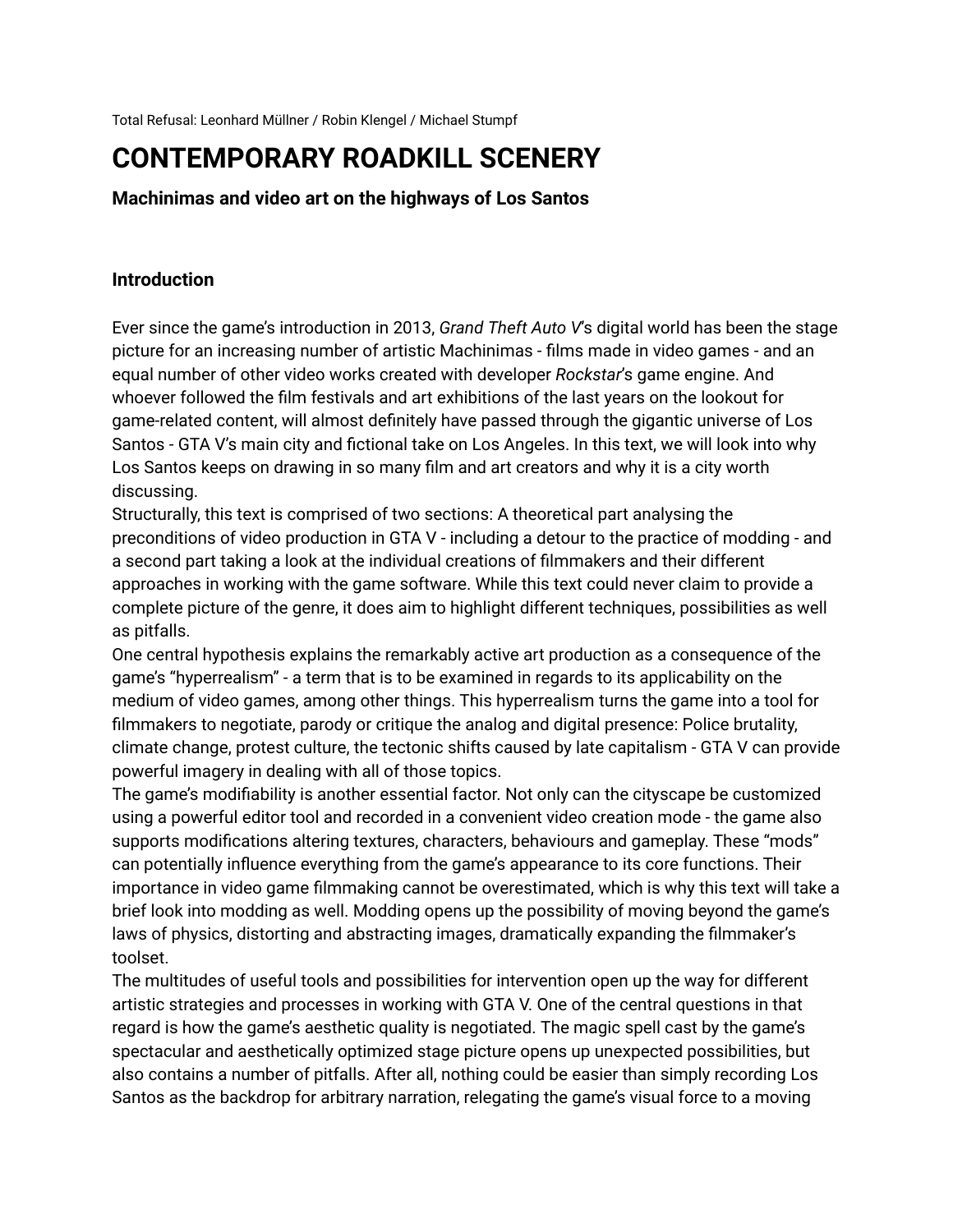photo wallpaper.

It is therefore important to develop a differentiating view of the video game most frequently used in film today and to critically examine artistic works with regard to the interesting use of the possibilities provided.

## *GTA V* **as a hyperrealistic Machinima machine**

According to service platform *IGN*, *GTA V* ranks third in the list of top-selling video games, trailing *Tetris* and *Minecraft* with a total of 135 million copies sold and 6 billion USD of revenue generated<sup>1</sup>. In all probability, it is among the most successful ingame-film studios for YouTubers, creative Let's Play streamers, Machinima creators and game artists as well as experimental filmmakers working with this medium. One of the reasons behind this success is *Grand Theft Auto V*'s hyperrealistic game world. On his website *igta5.com* user *TreeFitty* has recorded 159 examples of real Los Angeles architecture recreated in GTA V in various levels of detail<sup>2</sup>.

In his article *The Urban architecture of Los Angeles and Grand Theft Auto* Mark D. Theo discusses the case of a production studio picking up the threads of Los Santos' hyperrealism by reenacting ingame choreographies and actions - gun fights, car thefts, the looting of dead bodies - in the physical real world of California. The resulting video makes use of real world environments in order to simulate virtual gameplay<sup>3</sup>. This is done with such attention to detail that viewers may sometimes find it hard to believe that what they are looking at is the physical real referent rather than a digital depiction. Here, the representation of the video game makes us sceptical about the real world. The project simulates a digital icon which no longer refers to its original referent - Los Santos - but rather to the game's hyperrealism itself. This reveals the video game as a universe full of *simulacra*. Jean Baudrillard characterized the

simulacrum as a sign no longer referring to its referent, but rather to itself, thus emancipating itself from the referent. In their text *Virtual World of Video Games<sup>4</sup>* Evgenii Akchelov and Ekaterina Galanina make use of this term in the context of digital worlds:

"Simulacra as signs having their own existence construct various virtual worlds. They don't just copy reality any more, but they are modeling it. The created has the same status of reality and truthfulness as the creating. This lets us ascertain the ontological status and truthfulness of virtual objects and virtual worlds. So, we can view virtual world as integral space of simulacra which is focused not on determining similarity with referent reality, but on the fact that there's difference. Virtual worlds don't reflect reality,

 $1$  Jordan Sirani: Top 10 Best-Selling Video Games of All Time. Minecraft and GTA V have dominated the last decade, but where do they rank among the all-time bestsellers?, IGN,

*https://www.ign.com/articles/2019/04/19/top-10-best-selling-video-games-of-all-time* (04.05.2020)

<sup>2</sup> TreeFitty: IGTA5, *https://www.igta5.com/landmarks-and-other-buildings* (01.05.2020)

<sup>3</sup> Mark D. Teo: The Urban Architecture of Los Angeles and Grand Theft Auto. Perth 2015, S. 26,

*https://www.academia.edu/18173221/The\_Urban\_Architecture\_of\_Los\_Angeles\_and\_Grand\_Theft\_Auto* (01.05.2020)

<sup>4</sup> Evgenii Akchelov, Ekaterina Galanina: *Virtual World Of Video Games (der Text enthält https://www.academia.edu/29429127/Virtual\_World\_Of\_Video\_Games* (01.05.2020)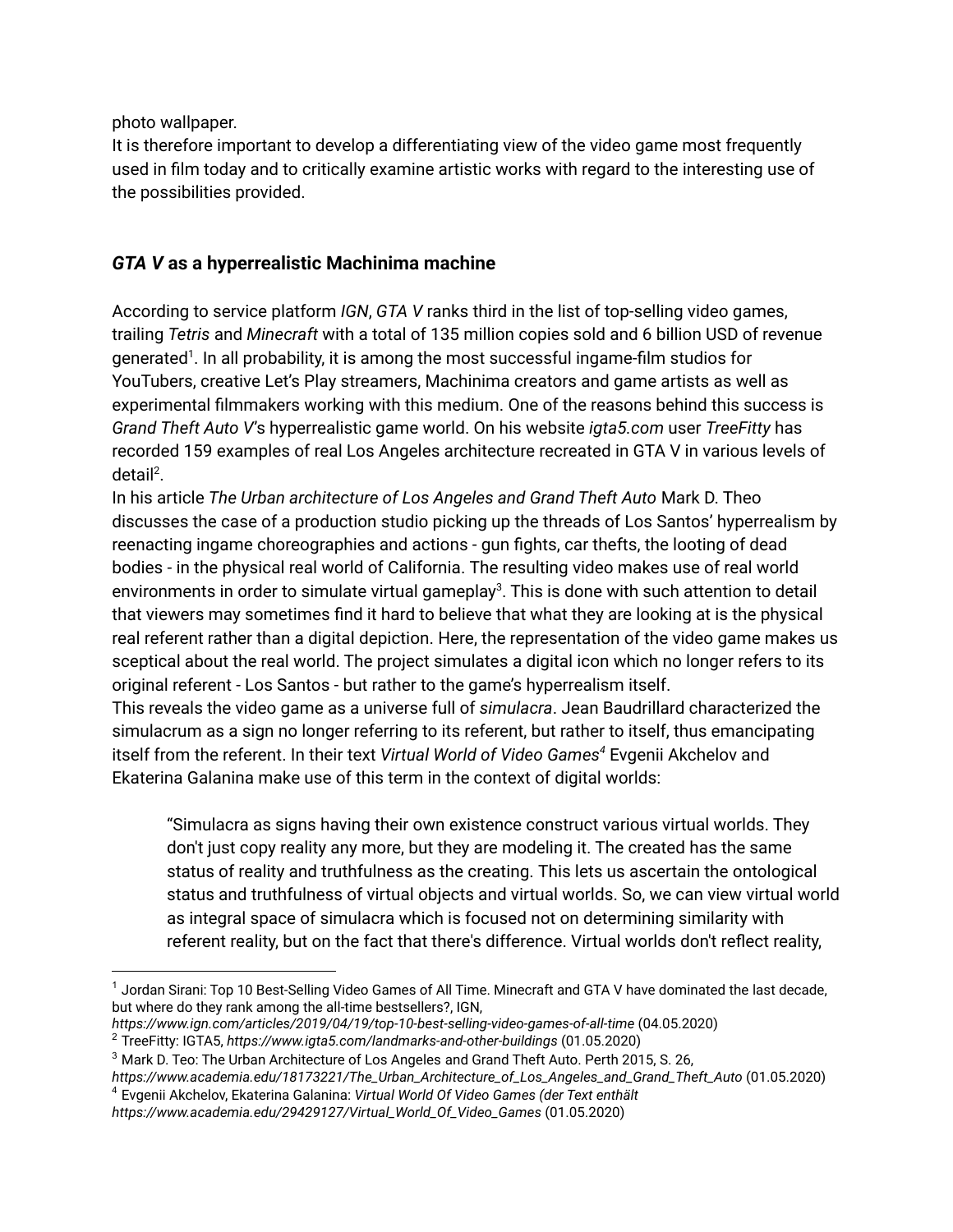but simulate it."

As described on *igta5.com*, some of the structures in Los Santos are recreations of real buildings, while others - like the city's name, too - refer to specific styles or are inspired by similar architecture. Like Los Santos itself isn't Los Angeles, but rather its digital simulacrum; it is filled with signs which, as a result of their reiteration and variation have developed lives of their own within the pop-cultural sphere. Los Santos takes this quite a bit further than, say, Midtown Manhattan in *Tom Clancy's: The Division*. The latter, while downsizing some streets or replacing a couple of architectures with generic facades, still aims to be a replica image of its real counterpart - albeit in a post-apocalyptic setting following a major pandemic. Los Santos, on the other hand, is a video game city that is much more than mere imitation. It is filled to the brim with pop-cultural references and quotes - a *pastiche* powerful enough that its own quotes have become quotable sources. In this context, pastiche refers to a self-sustaining imitation, requiring players to be in the know about its referents, as its similarity might not always be obvious<sup>5</sup>. Robin J.S. Sloan defines the video game pastiche as something 1) containing a broad area of game references and 2) prompting players to make use of their knowledge about video game history $6$  in order to appreciate these references<sup>7</sup>.

Another reason for the game's appeal to artists and filmmakers is its diverse gameplay. Story-driven online action adventure games like *GTA V* often offer a much more varied scope of action than loot-shooters like *The Division*, in which, true to the genre name, interaction with the game world is largely limited to gunfights and looting. *The Division*'s Midtown Manhattan thus remains a stage picture, while Los Santos becomes the simulacrum of a city. While *The Division*'s sparse narrative could take place at any given location, as it largely ignores the historicity and narrative power of the game world's referents as well as local phenomena specific to real life Manhattan, *GTA V* specifically addresses the class struggles of Los Angeles. The city of Los Santos can also be explored in a large variety of vehicles, ranging from bicycles to fighter jets and submarines. When it comes to the number of ways players can interact with their surroundings, *GTA V* outclasses most other mainstream titles. An ingame drug, for example, even allows players to spawn as animals.

*GTA V*'s online mode - *GTA Online* - also plays an important role as a social space, as an orchestral hall within the entertainment complex, which is decoupled from the main storyline. It allows players to create their own characters and embark on their individual criminal careers by

. From this perspective, we can suggest two criteria for a videogame pastiche: 1) that a videogame pastiche should incorporate a broad range of gaming references, and 2) that a videogame pastiche should challenge players to exercise their knowledge of gaming history to fully appreciate these references." Robin J.S. Sloan: Nostalgia. Videogames as Playable Game Criticism. 2016, *https://www.gamejournal.it/sloan-nostalgia-videogames/* (24.06.2020)

<sup>&</sup>lt;sup>5</sup> Robin J.S. Sloan defines a pastiche: "In relation to cinema, [Hoesterey] states that contemporary pastiche structuration 'goes beyond mere quotation to comprise a complex medley and layering of different styles and motifs'

<sup>&</sup>lt;sup>6</sup> F.e. *GTA V* refers to its predecessors by including *GTA San Andreas's Groove Street or familiar characters from* multiple previous parts (NPCs which look like CJ, Big Smoke, Sweet, Johnny Klebitz)

 $^7$  "[…] we can suggest two criteria for a videogame pastiche: 1) that a videogame pastiche should incorporate a broad range of gaming references, and 2) that a videogame pastiche should challenge players to exercise their knowledge of gaming history to fully appreciate these references."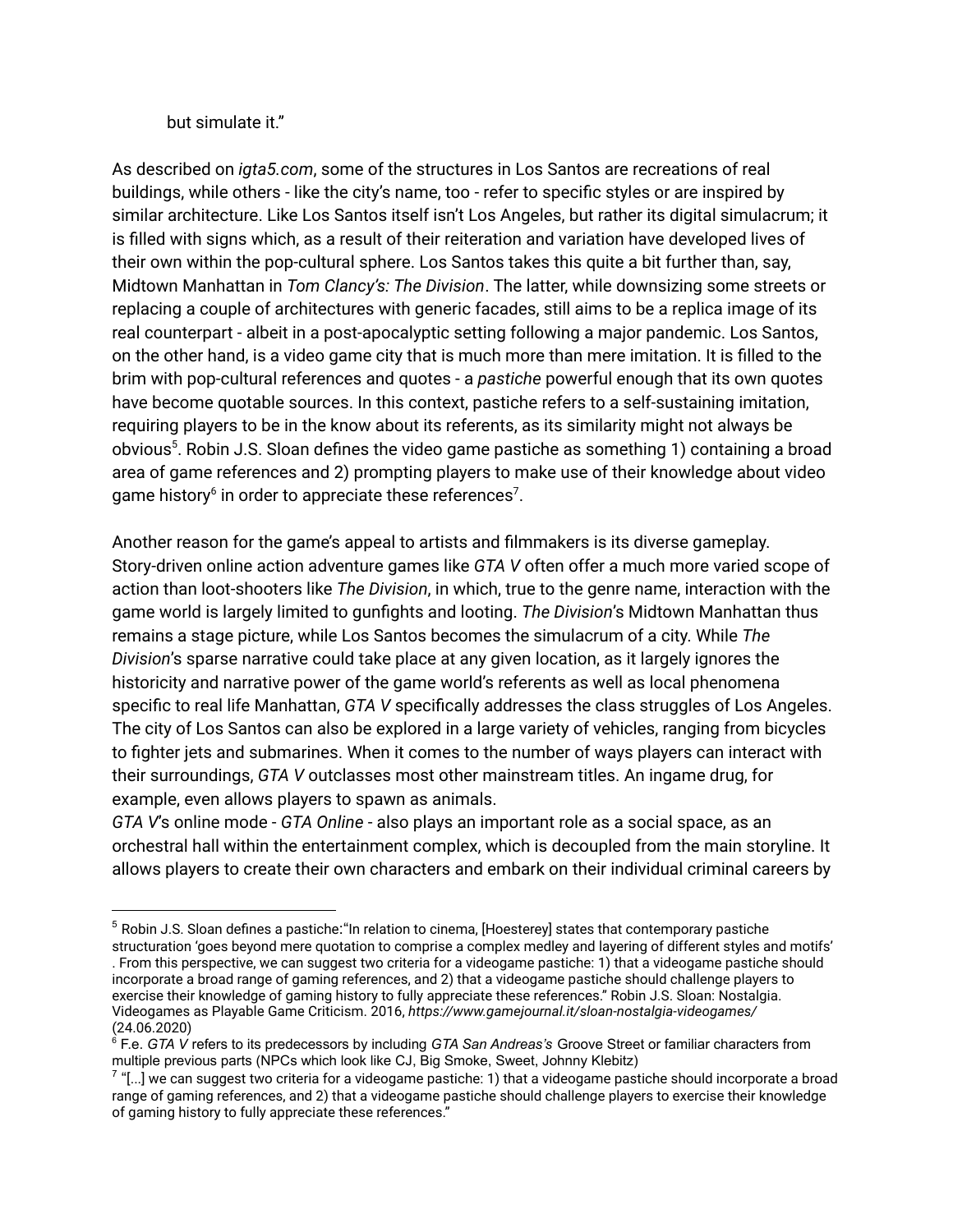partaking in repeatable mini stories together with other players.

Another explanation for *GTA V*'s success as a playground for artists and filmmakers lies in its present-day setting. *GTA V* parodies contemporaries like Mark Zuckerberg or private military contractor companies like *Blackwater*. In contrast to f.e. fantasy settings, the modern day backdrop makes it easy to negotiate core questions of our time in art and film creations. This might explain why developer *Rockstar*'s follow-up action adventure *Red Dead Redemption 2*, which takes place in an American frontier setting at the turn of the 19th century, has seen comparatively little use in Machinimas and other video art projects.

Furthermore, the game is appealing to filmmakers as it offers many cinematic tools. The *Rockstar Editor* allows and helps with the sharing of homemade videos. It includes a number of easy to use features, ranging from tracking shots, different camera modes and filters to audio editing. A special *Director Mode* allows for the creation of a custom cast of characters, many of which have to be unlocked by progression through the game's single- and multiplayer modes. This means that the game's reward system has an impact on Machinima video creation. Selected characters can then be placed in the game world and assigned a range of actions. *Rockstar* has managed to organically embed this *Director Mode* into the game without evoking the cumbersome aesthetics of many other game editors and film creation softwares. All its functionalities - from changing the weather to arranging characters and animals - can be accessed via an ingame menu. Film is created by way of playing. In a way, this editor provides an almost intradiegetic film set, never requiring content creators to step behind the stage picture and out of the game.

## **Hyperrealism and the art of modding**

Anne-Marie Schleiner attributes a subversive potential to video game mods and calls games a host in which modders can nest their mods into<sup>8</sup>. In the case of *GTA V*, Los Santos is a diverse arena for sociopolitical images, in which critical and political narratives can unfold. This arena is further developed through the mods of the community, which expands the game in its social aspects, among others. And it is the host for numerous artistic interventions and appropriations.

Using modding tools or by editing the game's code, modders alter games' surfaces and functions. Implementing such changes without an immense amount of complex work is oftentimes only possible if game developers set up their games to support mods - a practice typically followed by *Rockstar Games* or *Bethesda*, while other mainstream developers like industry giant *Ubisoft* publish most of their games without any mod support. German media scholar Tilman Baumgärtel classifies mods created by the community as

<sup>&</sup>lt;sup>8</sup> Anne-Marie Schleiner Cracking the Maze. Game Plug-ins and Patches as Hacker Art, 1998, "Other game patches position themselves in a more critical and/or subversive relation to their 'hosts', the official game engines. Rather than situating themselves as a hyperbole to the host game or as a customized simulation, the more subversive patches offer alternatives to the often rigidly defined genres of gameplay and sometimes create new genres that are assimilated into the game marketplace."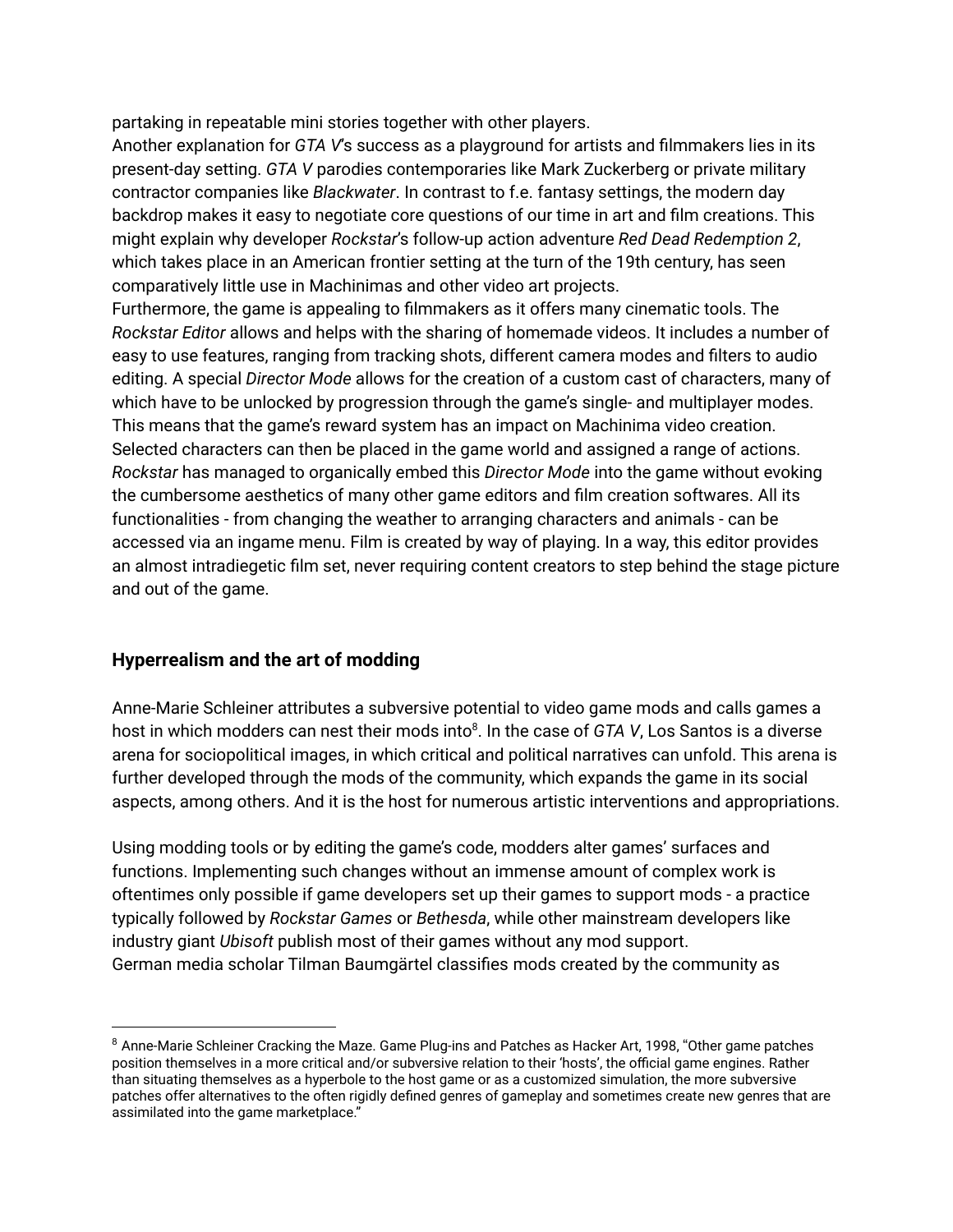"redecorations"<sup>9</sup>. He bases this term on the cosmetic changes to games' appearances, like in the case of character *skins* - alterations of character appearances.

In the hypermasculine wolds of martial video games, one can, for example, come across mods like *Breast Size Scaling for NPCs*, allowing for the customization of female characters' breast sizes. But the creative energy of the community has also resulted in countless humoristic mods, oftentimes creating content that is much more than just decorative. This includes modifications that pacify the martial game worlds - at least by shifting violence to an ironic spectrum. Stephan Schwingeler lists modder *Maggu*'s 1999 *Simpsons Map* for *Quake III* as one of the earliest examples of community intervention, in which the first person shooter's typically grim surroundings are replaced with the candy-colored landscape of the well known comic series: "The genre-defining weapon extends into the perspective view of the image-space as a remainder of the martial audiovisuality of the source material. The rules are the same, but the game's audiovisual spatiotemporality has changed." $^{\rm 10}$ 

In his doctoral thesis *Künstlerische Forschung in Computerspielen* Thomas Hawranke differentiates between community mods and art mods. He refutes the assumption that only the latter category can be of political nature:

"Both community as well as art mods take critical stances, disrupt the aesthetics of the game or implement new concepts of navigating the three-dimensional space. Modders and artists pursue similar strategies in working with the tools and materials - and partially they share similar options for distribution. In the direct comparison between regular and art mods, the former are often denied a critical stance towards their subject-matter." 11

One such politically-minded mod is *The Beautifier* for *Fallout 4*, in which the "genre-defining weapon" is transformed into a peaceful gardening tool. Modder *GenghisKhanX* replaced shotguns with seed guns with overgrown barrels, which can be used to cover the ground with plants. Different types of ammunition provide a selection of different plants - one, for example, sprouts a Bonsai from the gun and allows the player to populate the game world with trees. Back in the world of *GTA V*, the *flocraftMod* enables players to fire an infinite amount of vehicles through the streets of Los Santos - and thus almost appears like a subtle and sarcastic critique of the car-friendly simulacrum, potentially turning it into one gigantic traffic jam. The destructive effect individual motor car traffic on a massive scale has on North American cities is also visualized in an amusing manner in *pongo1231*'s *Chaos Mod V* - infecting Los Santos' countless traffic participants with a sort of rabies, leaving them to rampage around the city until their cars have taken so much collision damage that they explode. *benjamin94*'s *RapidFire[.NET]* mod reverts the aforementioned *The Beautifier*: It diverts the purpose of guns by exaggerating their

<sup>9</sup> Tilmann Baumgärtel: Zu einigen Themen künstlerischer Computerspiele, S.6,

*http://medienkunstnetz.de/themen/generative\_tools/game\_art/6/* (25.05.2020)

<sup>&</sup>lt;sup>10</sup> Translated from: Stephan Schwingeler: Kunstwerk Computerspiel. Digitale Spiele als künstlerisches Material. transcript Verlag. Bielefeld 2014, S.64

<sup>&</sup>lt;sup>11</sup> Translated from: Thomas Hawranke: Modding. Künstlerische Forschung in Computerspielen. 2018, *https://e-pub.uni-weimar.de/opus4/frontdoor/deliver/index/docId/3788/file/Hawranke\_Thomas\_Modding.pdf* (25.05.2020). Translated by the authors.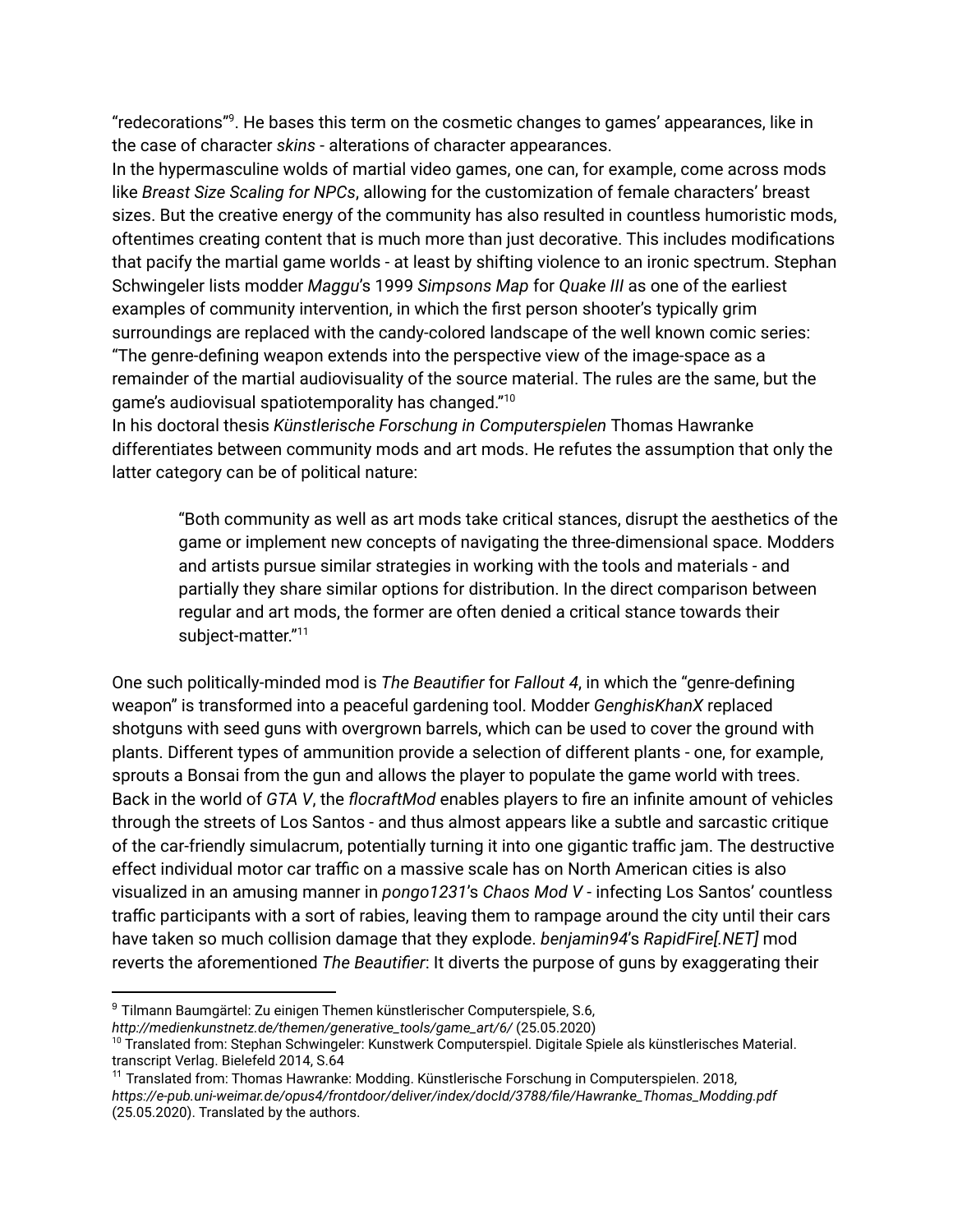effect, making them powerful enough to propel people, vehicles and other game objects against buildings or even up into the atmosphere.

The accessibility of the game's code and the resulting customizability of its rules enhances its sandbox characteristics and opens up new scopes of action. The game's people and requisites keep on acting "normally" - in accordance with the rules of the simulacrum - while being confronted with the quasi-magic powers of modders' humor. The community's resourcefulness in trying to enthuse their fellow players even showcases the potential effects of natural catastrophes and climate change on the capitalist world of Los Santos: In *No Water + Tsunami + Atlantis* by *Script Mods* the ocean is dried out, leaving behind a desert of mud and garbage in the city's many harbours and beaches, while *Bone34*'s *Tsunami* mod drowns the entire metropolis in salt water, with whales swimming between the submerged skyscrapers. In light of such scenes, one can only affirm Alan Butler's classification of *GTA V* as one of the sharpest, most contemporary tools of critique of late capitalism:

"Engaging with a corporate virtual reality like the *GTA V* [sic] world, was presenting a number (of) interesting propositions. This was around 2014-2016, so the world was changing too. I think the way the virtual world was beginning to erupt, leak and poison the 'real' world allowed for a popular critical use of video game simulations. In the post-truth Trump world, the virtual appears as the real. It makes sense to me that I should go deep into the virtual in an attempt to find a moment of reality. Video games like *GTA* have become these quasi-marxist critiques of late stage capitalist society, so I think they are perfect spaces to examine these ideas." 12

The game's depiction of violence, car-obsession and neoliberal effects on the lives of different social classes reflects its physical real referents without diverging from them in a perceivable manner. Where the game differs from the physical real is in its gameplay, rather than in its stage picture and tropes. It seems absurd to ride a bicycle on the back of a jumbo airplane - but the cynicism of private security corporations and silicon valley representatives as well as the governmental monopoly on violence don't. *GTA V*'s hyperrealism doesn't merely lie in its realistic and detailed textures, its motion captured actors or its complex and comprehensible world. It's also grounded in the game's political images, referring to real events and circumstances. Additionally, the term of hyperrealism can be a useful tool in understanding the mechanics behind the power of the digital image - much more so than the commonly used term of photo realism. It is quite apparent that the primary objective of most mainstream games is not simply to portray the world as it is. In games, light and weather are used for atmospheric effect, for example. Sunrises and sunsets are colored in intense shades of red and these sometimes melancholic phases of the day- and night-cycle often last considerably longer than would be natural. It's the same story with explosions, splatter effects, the mobility of characters and the proportions and dimensions of natural and manmade structures. And yet, despite all these exaggerations, the digital image appears too perfect and even more real than it is, as Barbara

*<sup>12</sup>* Matteo Bittanti: Interview: Alan Butler And The Aesthetics Of The Video Game Re-Enactment, *https://www.gamescenes.org/2017/05/interview-alan-butler-.html* (25.04.2020)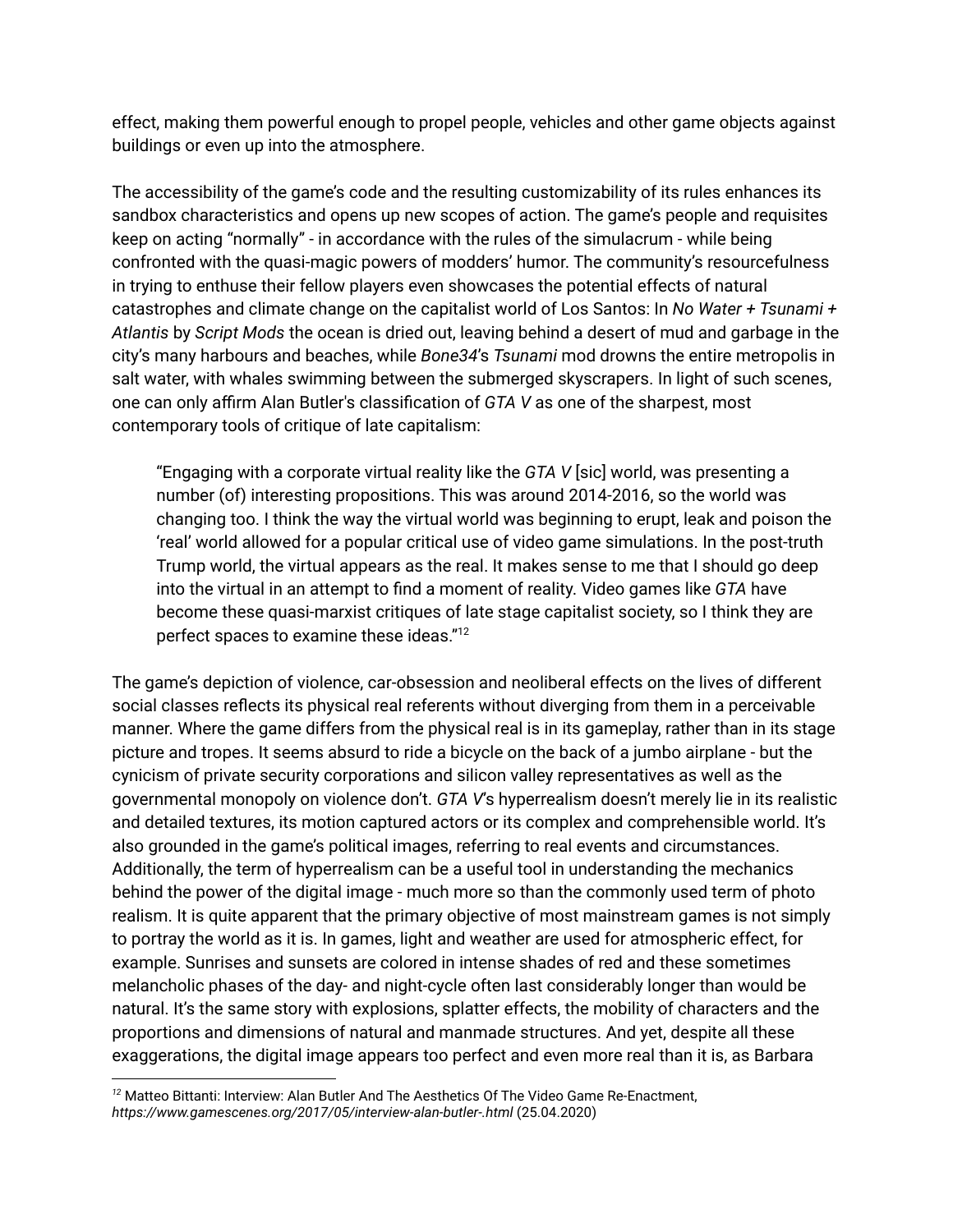Flückinger notes<sup>13</sup>. The impression of reality is simulated using techniques like volumetric lighting, casting atmospheric god rays on the game world<sup>14</sup>. Paradoxically, the implausibly perfect depictions and excessively pittoresk environments resulting from techniques like this produce a comprehensible experience. God rays - rays of light made visible by way of particle-scattering - shine on the physical world with almost supernatural appeal and add to the hyperreal realism of the game - a hyperrealism which invites developers to experiment with the perception of reality.

According to Benjamin Beil, the technological development of video game graphics so far was not primarily focussed on simulating impressions of reality. Rather, the objective was always the "continual expansion of games' depictional repertoire"<sup>15</sup>.

This "expanded depictional repertoire" is the magic workbench where the spell of hyperrealism is put together. It's here that a fictitious aesthetic is invented which "has no real template(s) and thus can no longer be  $(a copy)''^{16}$ .

One can determine that the hyperrealism which shapes the aesthetics of many contemporary video games works a particular visual magic, the effect of which sometimes exceeds that of the physical real world. To an extent, the artistic and cinematic fascination with the medium can be explained as parasitic use of this "muscle power" of the video game industry. Building on this, *GTA V*, its *Director Mode* and the game's modifiability open up a versatile space which can be used to negotiate contemporary phenomena.

On the one hand, hyperrealism tears at the fabric of that space, with the realistic graphical depiction sometimes corresponding, at other times colliding with the playful absurdity of many mods. On the other hand, this tear makes room for personal stories or artistic Machinimas in previously unseen forms.

 $13$  Barbara Flückinges quotes Virilio regarding the hyper reality of the digital image, which "will once appear more real than the thing it's an image of" (Translation of Flückingers 2008 quote of Virilio, 1993). Flückinger adds that "according to Manovic, images are 'too perfect' and thus paradoxically 'too real'. With human cognition as a frame of reference, an image that is "more real than reality" is inconceivable. Rather, its "too perfect" appearance reveals an exaggerated presence of order, hinting at the image's synthetic genesis and negatively influencing the aesthetic experience [...].". Ibid. 281

<sup>14</sup> In his article *Playing Yesterday: Mediennostalgie und Videospiele* Sebastian Felzmann writes that "the development of video game aesthetics follows a line from originally abstract depictions to the concrete simulation of impressions of reality" <https://books.openedition.org/ksp/5139> (Translated, 19.06.2020)

<sup>&</sup>lt;sup>15</sup> "To make a point: Video game images are primarily not becoming more realistic, but rather more diverse. The technological development doesn't shoot straight for a 'simulation of impressions of reality', it steadily expands games' depictional repertoire."

Translated from: Benjamin Beil: *Avatarbilder - Zur Bildlichkeit des zeitgenössischen Computerspiels* (transcript Verlag, Bielefeld 2012, S.23)

 $16$  "For the first time in history, a machine - the computer connected to a display - can be used to create visual worlds which have no template and thus can no longer be copies."

Translated from: Götz Großklaus: *Medien-Zeit, Medien-raum: Zum Wandel der raumzeitlichen Wahrnehmung in der Moderne* (Frankfurt am Main 1995. S. 134).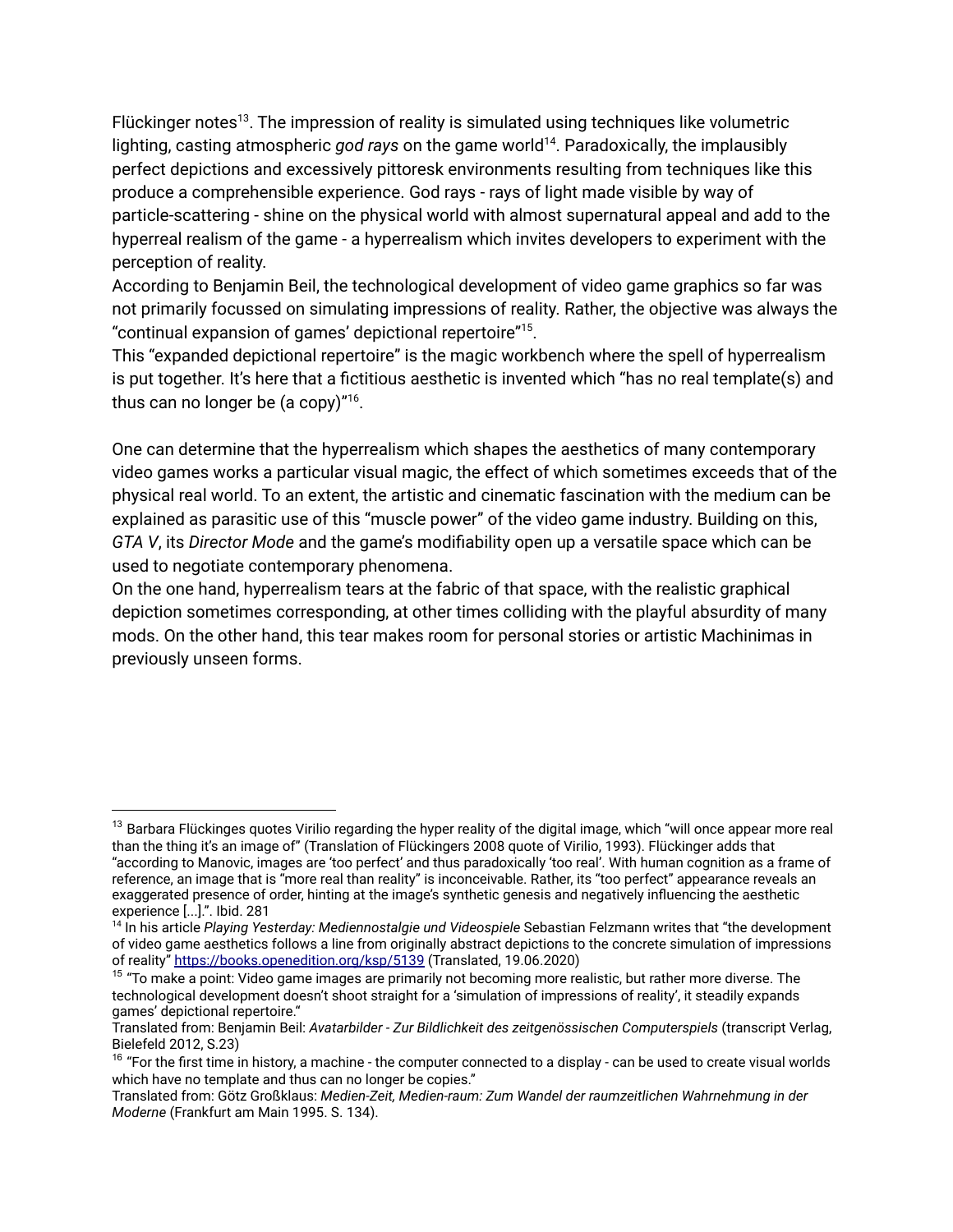#### **Mods and machinimas: Shaping hyperrealism**

Filmmakers and video artists have made very different uses of the creative tools and possibilities of *GTA V*. While some projects simply use Los Santos as a backdrop to tell their stories, others interfere not only with the visual surface but make mods an integral part of their projects.

Jonne Hansson's works are examples for classic narrative Machinimas. In *The Convenience Store* (2019), a bunch of former Swedish art university colleagues meet up at a supermarket near the beach of Los Santos. Clumsy dialogues and the inherent clunkiness of the narrative medium when working with multiple character roles emphasize the awkwardness of the reunion. All three characters admit to struggling with their art careers and having ended up more or less stranded in Los Santos. The meet-up doesn't bring about any changes in their situation; the former colleagues don't have much to say to each other. While there are some hints at the simulacrum of the game, the film's video game setting isn't explicitly reflected on at any time. In *Outcast* (2017), a film created in the aforementioned *Rockstar Editor*, the camera follows a seagull. Blue waves crash against a rocky coastline, the sunlight reflecting in the water and the city of Los Santos is nowhere to be seen. The visuals are overlaid with a voice over based on Richard Bach's *Jonathan Livingston Seagull*, creating a calm, meditative atmosphere - a gliding flight in the spirit of individualism. The story of the seagull, looking for a way out of the uniformity of the masses by perfectionizing itself, is told using a bird avatar looping through repetitive animation cycles. The film is a paradox search for individualism and uniqueness inside a programmed environment.

While Jonne Hansson doesn't stray far from Machinima conventions in the sense that his films use classic character roles and dialogues and tell a story that is not an inherent part of the game world, he too makes use of mods. For example, the avatars in *The Convenience Store* have been upgraded to make use of lip synchronization to aid immersion. Nevertheless, the director's clear focus is on his cinematic work, and mods are utilized to support that rather than take the spotlight themselves.

This is where John Delappe's *Elegy* takes a very different artistic approach. A mod specifically developed for the project takes the central role, using a live stream of the game to visualize data collected from outside the game. So, in the case of *Elegy*, the video is the direct product of a mod. Furthermore, the artist doesn't counteract the violence typically associated with the medium in order to use it for a peaceful narrative - like Hansson's *Outcast* does, for example. Rather, the opposite is the case: For the duration of a year - starting on *Independence Day* 2018 - Delappe's custom mod made use of *GTA V* to visualize the amount of gun murders which took place over that time period in the United States. For every murder listed in the *Gun Violence Archive,* the mod spawned an NPC - an AI controlled character - in the streets of Los Santos, programmed to gun down other similar NPCs. The ensuing gunfights could be watched as a *Twitch* live stream for the duration of the project. On his website, Delappe categorizes *Elegy* as a pilot project in the field of data visualization within computer games $^{17}$ . The video stream is

<sup>17</sup> *<http://www.delappe.net/play/elegy-gta-usa-gun-homicides/>* (23.06.2020)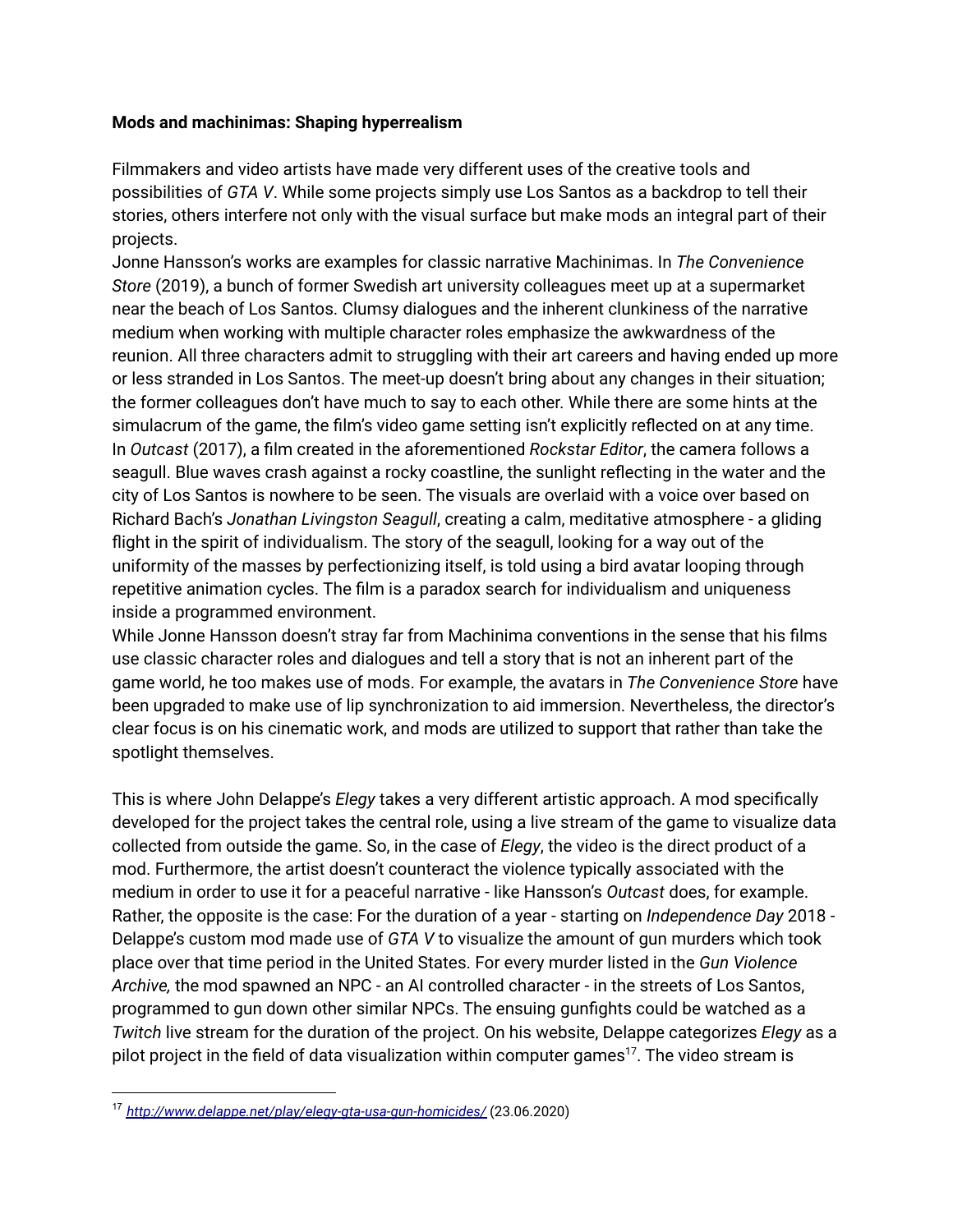accompanied by the first radio recording of *God Bless America* - sung in 1938 by Kate Smith and played here in an infinite loop. The patriotic background music breaks with the visual layer of the artwork and turns it into a sarcastic, albeit somewhat one-dimensional statement. At the same time, *Elegy* incorporates the video game setting by interlacing real violence with ingame violence. "It's just a way of ironically using the very systems that people think are contributing to violence and putting something out there that perhaps considers the entire situation from a different angle"<sup>18</sup>, says the artist in an interview with the BBC. Discursively, Delappe plays with the simplistic and inaccurate paradigms that keep connecting video games and *GTA V* in particular - to violent tendencies in society. In that sense, *Elegy* takes a well traveled route.

Nevertheless, this project remains unquestionably ambitious. It transformed *GTA V* into a tool that translated dry data into comprehensible imagery. In principle, modifications are essential creative tools, allowing artists to customize game worlds to their liking and thus inscribe new meaning into them. In the case of *Elegy*, the project they helped create is both video work and long-term performance: A seemingly infinite tracking shot through a city of excessive violence.

Brent Watanabe's *Animal Glitching* also makes use of a mod, which in this case creates a tracking shot travelling through the manipulated game environment, leading to an experimental graphic experience that wreaks havoc with the video game. The artist uses a deer as a host body, whose adventures can be followed through a live stream on Twitch. As if filmed by an animal cam, the video follows the path of the animal from a third person rather than a first person perspective<sup>19</sup>. Its journey takes us not through the forested areas that surround the city but rather through the urban environment. Running across the streets, the deer protagonist, brings traffic to a halt and even gets hit by a car, before resuming its gallop. It bumps into people, lands in the middle of a crow of young men – a gang it seems – which react by opening fire. In this manner, the deer becomes a chaos factor in the world of Los Santos. In an interview with Matteo Bitanti<sup>20</sup>, Brent Watanabe explained that the starting point of his project was his excitement about all the potential *situations* that his bot could transform into never ending entertainment.

In an arbitrary situational *dérive<sup>21</sup>* - an aimless exploration - the hoofed ruminant challenges its environment to react, enables us to deconstruct the operating principles of the game. Intrinsically, the deer is a modification coded by Watanabe and released onto the streets of Los Santos. At that point, the artist loses control over the creature – which has its own artificial intelligence. This alien piece of code then triggers humorous and absurd images.

- <sup>18</sup> Michael Baggs: *How this Grand Theft Auto stream is highlighting US gun crime*
- In: BBC (2018), *https://www.bbc.com/news/newsbeat-44820473* (23.06.2020)
- $19$  A fixed camera perspective that is placed behind and slightly above the avatar and allows an overview of what is in front of the person as well as the body movements of the avatar.

Andreas Rauscher: Playing Situationism. Ludic Spaces in Transmedia Contexts. 42,

<sup>&</sup>lt;sup>20</sup> Brent Watanabe, interviewed by Matteo Bittanti, 2014, https://vimeo.com/169386836

 $21$  Derive means wandering around the city to explore urban terrain. "Through the tactic of dérive, the Situationists produced mental and emotional maps of urban cities. They promoted a new way of perceiving the city with a rhythm that contradicted the logic of late capitalism.

<sup>(</sup>https://mediarep.org/bitstream/handle/doc/1781/Navigationen\_16\_1\_41-52\_Rauscher\_Playing\_Situationism.pdf?se quence=1&isAllowed=y, accesses: 03.03.2020)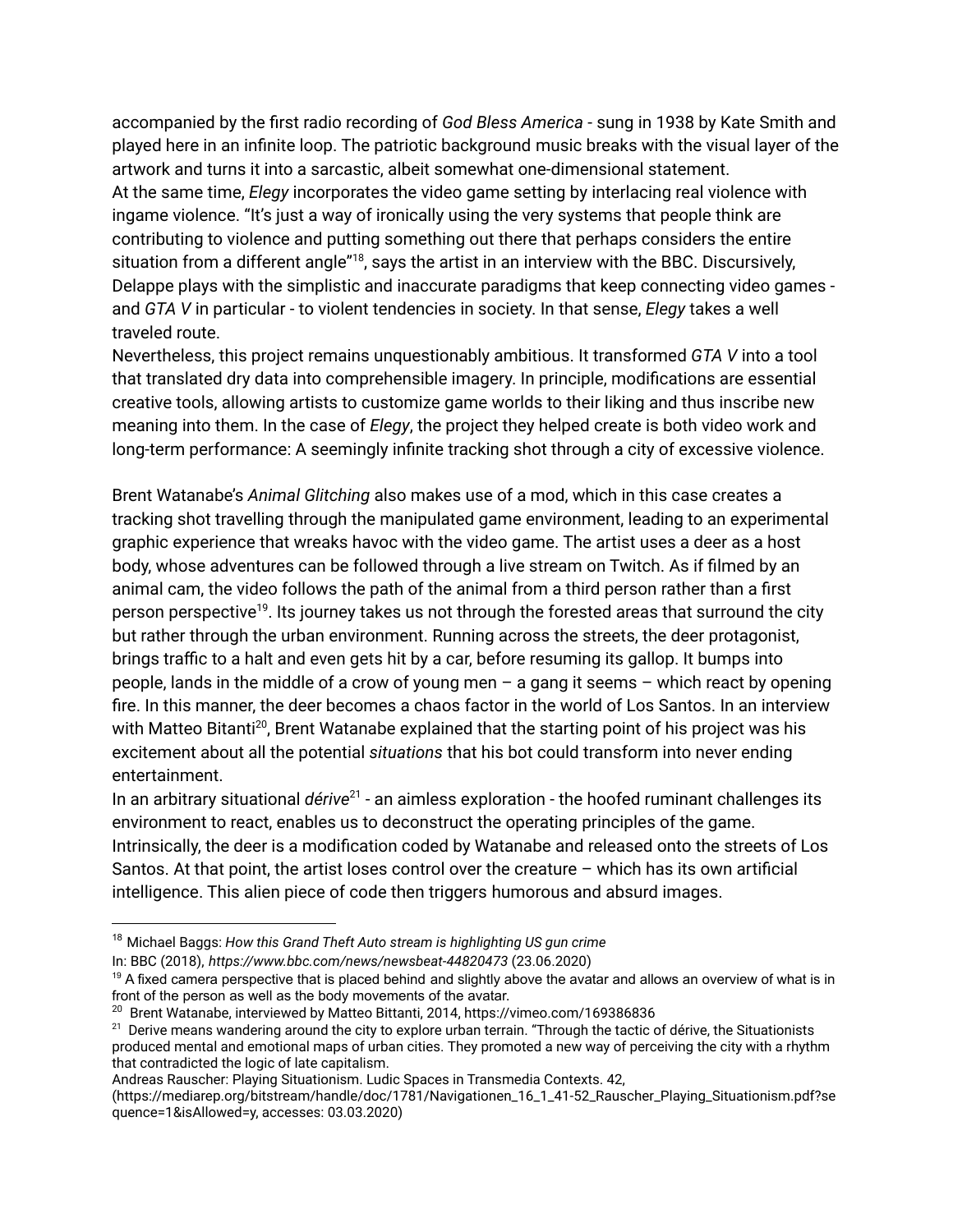With *Animal Glitching*, Watanabe refers to the concept of animal web cams. Their streams allow for a form of animal observation that alters the relationship between humans and animals. Animal cams broadcast touching, melodramatic scenes such as the birth of offspring or the coming of age of endangered species live. Therefore animals do not need to be penned anymore for observation purposes $^{22}$ . Brent Watanabe transforms this technological development into an ironic pastiche by diverting the human *desire to view animals* towards an 23 unpredictable bot.

During the interview, the artist reflects on the moment the idea for *Animal Glitching* came to him: the day he saw a deer on the Golden Gate Bridge. Simply through its presence on this man made structure outside its natural environment, the animal became an attraction for passing car drivers. This anecdote calls into memory another video performance embedded in a video game: *Play as Animals (Animals in Traffic),* a film by Thomas Hawranke presented in 2019 as part of a multi channel video installation. Hawranke uses a mod to place an animal on a busy bridge. In turn, the bridge users react to this alien intrusion. The form taken by the animal – wolf, deer, hawk, wild boar or mouse – is constantly altered during the performance.

While in Hawranke's work the path of the bots is clearly directed along the street, Watanabe's *Animal Glitching* gathers its strength from the lack of purpose and direction of its beastly avatar. In Both these video projects, the mod is on the centre stage. It takes on the burden of image creation. Both projects can therefore take a step back and focus on the reactions generated by the interferences occurring in the gameplay. The mods serve an observational approach. Yet, in contrast with the next chapter, these mods challenge the algorithmic regularity of the game, thereby creating absurd scenes.

### **Watching Los Santos: Observing hyperrealism**

The depth of the digital landscape with its long, intense sunsets can pave the way for completely different cinematic approaches. Bar the commentary and Los Santos frequently conveys a sense of melancholy: a hilly, diverse landscape encroached upon by the excessively expanding city. This urban pressure cooker contains the contractions of US-American superlatives: From the super-rich cocooned in the decadent villas of the Richman and Rockford hills districts to the left behind parts of society. Artists such as TTY and Alan Butler are not modders. They do not intervene outside the normal gameplay. Instead, they capture the social distortions within the city and relate this digital pastiche to the real world. Hence, their approach towards the digital world is to observe and document.

In his project *In-Game People of the Twenty First Century. Chicago. Workers's City* the French artist TTY records small protest marches and aligns 4 videos next to one another. Marchers hold up banners with slogans such as "worker's rights are human rights". These political activists are non-playable characters (NPCs). They are extras whose role it is to enliven the

 $22$  Isaac Rooks: Pandopticon. The Panda Cam & Animal Surveillance. In: Spectator. Technologies of Knowing 36.1 (2016)

 $23$  Ibid. 43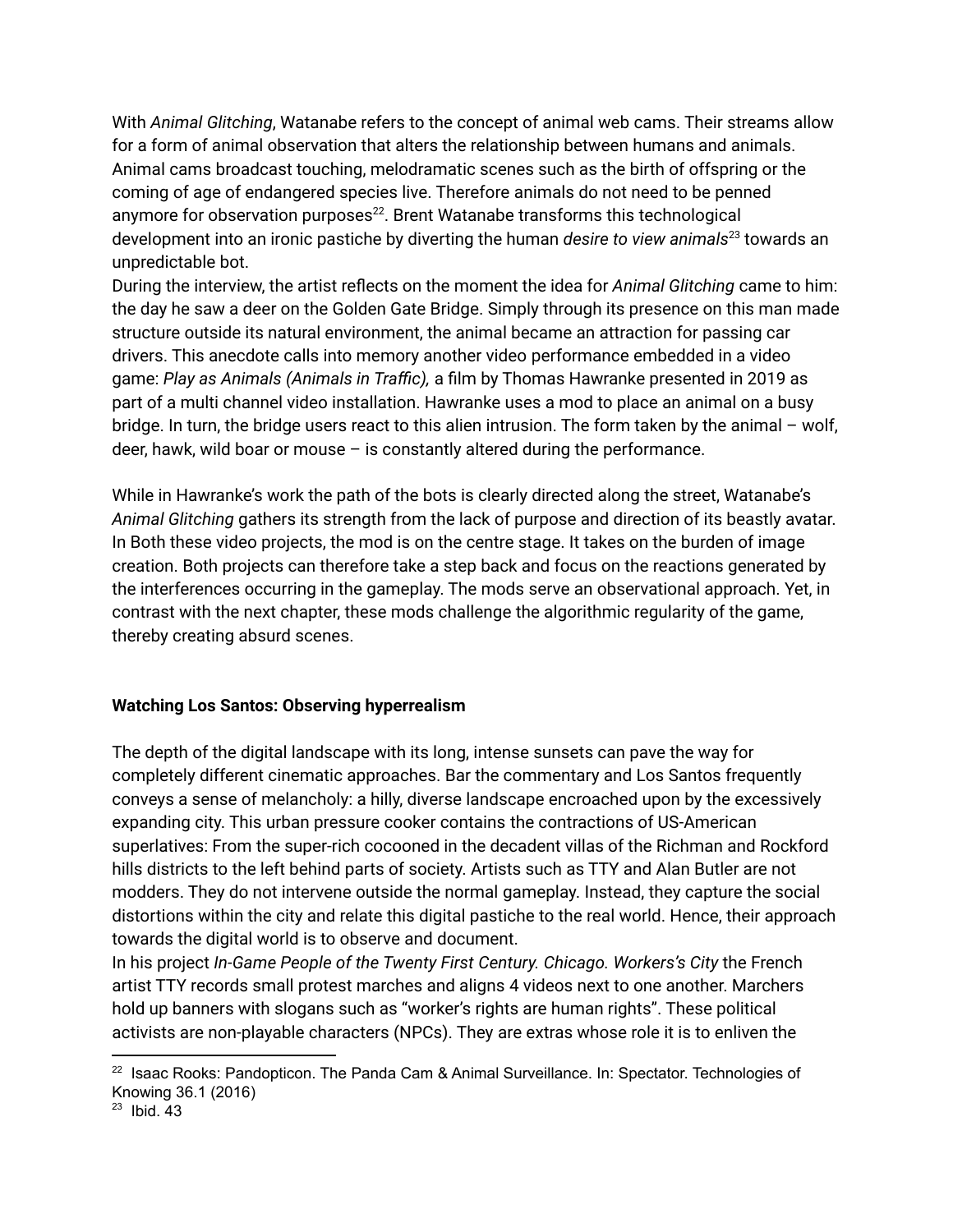otherwise vacuous world surrounding them with reasoned actions proportionate to the setting. TTY solely films the demonstrators without adding or subtracting anything, thereby possibly questioning the portrayal of political struggles in mainstream media – notably in video games.

Similarly, Alan Butler documents the simulacrum of social relations in his photos and videographies<sup>24</sup>. In *Down and Out of Los Santos*, he captures images of the marginalised and the politically forgotten using an in-game smartphone camera feature. Like in social reportage, inspired by ethnographic practices, videography works principally through the non-intervention of the author in the scenery. He does not attempt to contact the NPCs, rather he captures their routine. Between 2015 and 2019, the artist uploaded close to 2000 pieces of content – mostly picture and video snippets – onto different social media outlets and onto his personal, dedicated website<sup>25</sup>. Butler describes his subjects - i.e. the homeless, hobos or alcoholics - in relation to their role in the gameplay as "ambient human presence"<sup>26</sup>. He explains his concept as follows:

"Through performative engagement with the uncanny simulations of society's most vulnerable, *Down and Out in Los Santos* aims to unearth the viewer's empathy and humanity through manipulative photographic tropes." 27

Alan Butler uses the hyperrealistic pastiche of Los Santos to research the effect of media politics on gamers and observers alike. The integration of poor and vulnerable people into the game landscape is not an innocent piece of environmental storytelling – i.e. items describing the state of the world before the intervention of the player. In fact, it fosters anxiety and critical reflexion regarding the world thereby creating empathy.

The two examples mentioned above point towards a fundamental question: to which degree can independent artistic work be generated from showing the pure graphic design of the game's elements? The temptation is huge: a film or art audience with little gaming knowledge might be gobsmacked by a simple *Objet trouvé* showcased in the flamboyant gaming environment. Yet in terms of media theory, these types of projects only scratch the surface. An artistic, media critical approach is required to avoid succumbing to the magic spell cast by the imagery. Alan Butler's work is a good example of an approach that goes beyond the use of imagery. His artistic undertaking stretches over several years and he makes use of tools emanating from within the videogame. Aesthetically speaking, his work falls within the tradition of social reporting and tenders "[some] sort of social realism for the software age" $^{28}$ . Subsequently his

<sup>25</sup> https://downandout.in-los-santos.com/ (accessed: 22.05.2020)

<sup>&</sup>lt;sup>24</sup> The technique of "Videography" is described by René Tuma, Bernt Schnettler and Hubert Knoblauch in *Videographie: Einführung in die interpretative Videoanalyse sozialer Situatione*n as follows: "The object of videography are social situations. Social situations are spatio-temporal events in which actors are involved. Videography differs from other variants of video analysis in that it focuses on 'natural' situations. By "natural" is meant that these interactions represent everyday situations of certain actors, which are not specifically produced for research. The aim of videography is not to document certain patterns and reactions to stimuli in laboratory situations, but to capture actions and interactions in the fields already discussed, which would also take place if the researcher were not present." René Tuma, Bernt Schnettler, Hubert Knoblauch: Videography. Introduction to interpretative video analysis of social situations. Springer VS Publishing House. Berlin 2013, p.14. Translated by the authors.

 $27$  Ibid. <sup>26</sup> Alan Butler's artists webpage: http://www.alanbutler.info/down-and-out-in-los-santos-2016 (accessed: 22.05.2020)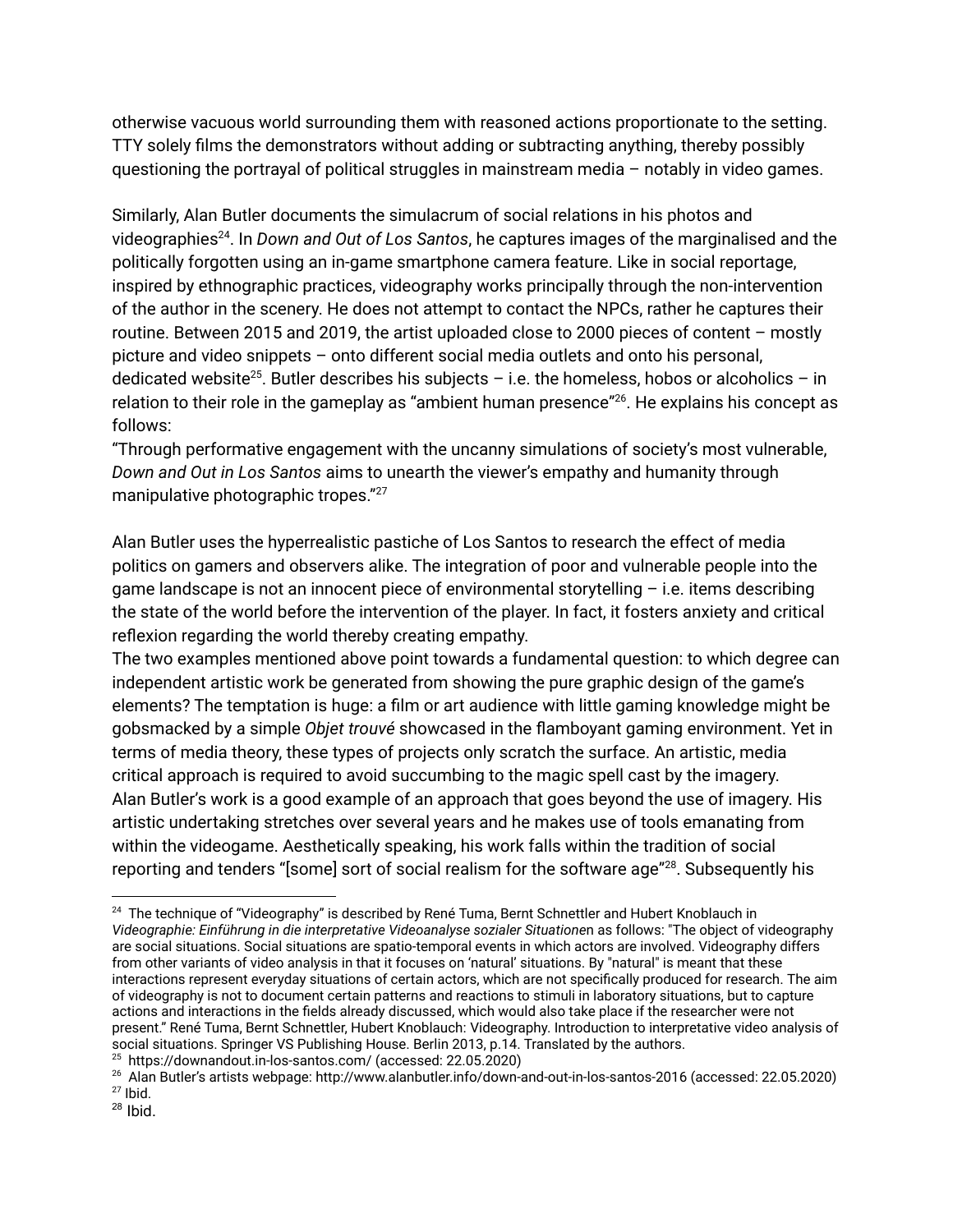observations also carry a performative quality and are embedded in media history and the artistic context.

*Twentysix Gasoline Stations* (2017) presents a similar approach. The video project is a repetition of Ed Ruscha's namesake series of 1962. In his description of the project, Butler underlines that he has "produced a version of the seminal photography artifact that accepts GTAV [sic] as an exploitable corporate reality, akin to the signs and images that make up our own world."<sup>29</sup> In a series of black and white video clips, he presents 26 gasoline stations of Los Santos and its surrounding areas. His aesthetical choices clearly take root in the source of his inspiration and create a distance to the surface texture of a video game. Through this piece of artistic repetition, Butler does not only manage to set his work in a historical artistic tradition, but also inscribes the game and its setting in our collective cultural and historical conscience. The imaginary tropes he derives from the videogame - in the shape of video clips - form the motivic basis of films and photographs that, in turn, form the source of imagery for the game. Thus, Butler draws our attention towards a closed image cycle. Los Santos is not only a pastiche of Los Angeles, but it is also a mash-up of pop culture, artistic, historical and architectural imagery.

Hence the use of existing reservoirs of imagery, their subsequent re-contextualisation grow beyond the observable imagery and transform *GTA V* into a space filled with art historical relationships that could not have existed without it.

#### **The visual magic trap: Using hyperrealism narratively**

In parallel with the creation of a tension between content and medium, the way in which film makers exploit the *GTA V*'s sand pit of narratives forms the central challenge of the artistic approach. In turn, this raises the following question: to what degree can the game's visual magic be pierced or broken with by the film?

Ismaël Joffroy Chandoutis' project *Swatted* (2018) presents a case of aesthetics and content intertwining. Without being didactical, this machinima explores the form and content of the output medium. On the narrative level, Chandoutis' film reflects upon the swatting phenomenon, a by-product of the gaming and streaming culture. This "prank" consists in sending a special weapons and tactics (SWAT) team to the house of a gamer during a live stream. Subsequently, the prankster can observe via the live stream feed how the police violently erupts into the real world of the pranked. In the voice-over, swatted gamers talk about their uncomfortable experience. From the graphics perspective, the visual magic is technically deconstructed through a commissioned mod that dissolves the hyperreality into the lines of a technical drawing. Police and vehicles patrol the emptiness of the virtual sky. In this context, hyperrealism exerts the same type of fascination we experience through the weightlessness of dreams. It is precisely this vast realm of possibilities, enabling the creation of hyperreal representations of the supernatural, that sucks the artist and the observer into the medium. One could call it the

<sup>&</sup>lt;sup>29</sup> <http://www.alanbutler.info/twentysix-gasoline-stations> (accessed: 6.7.2020).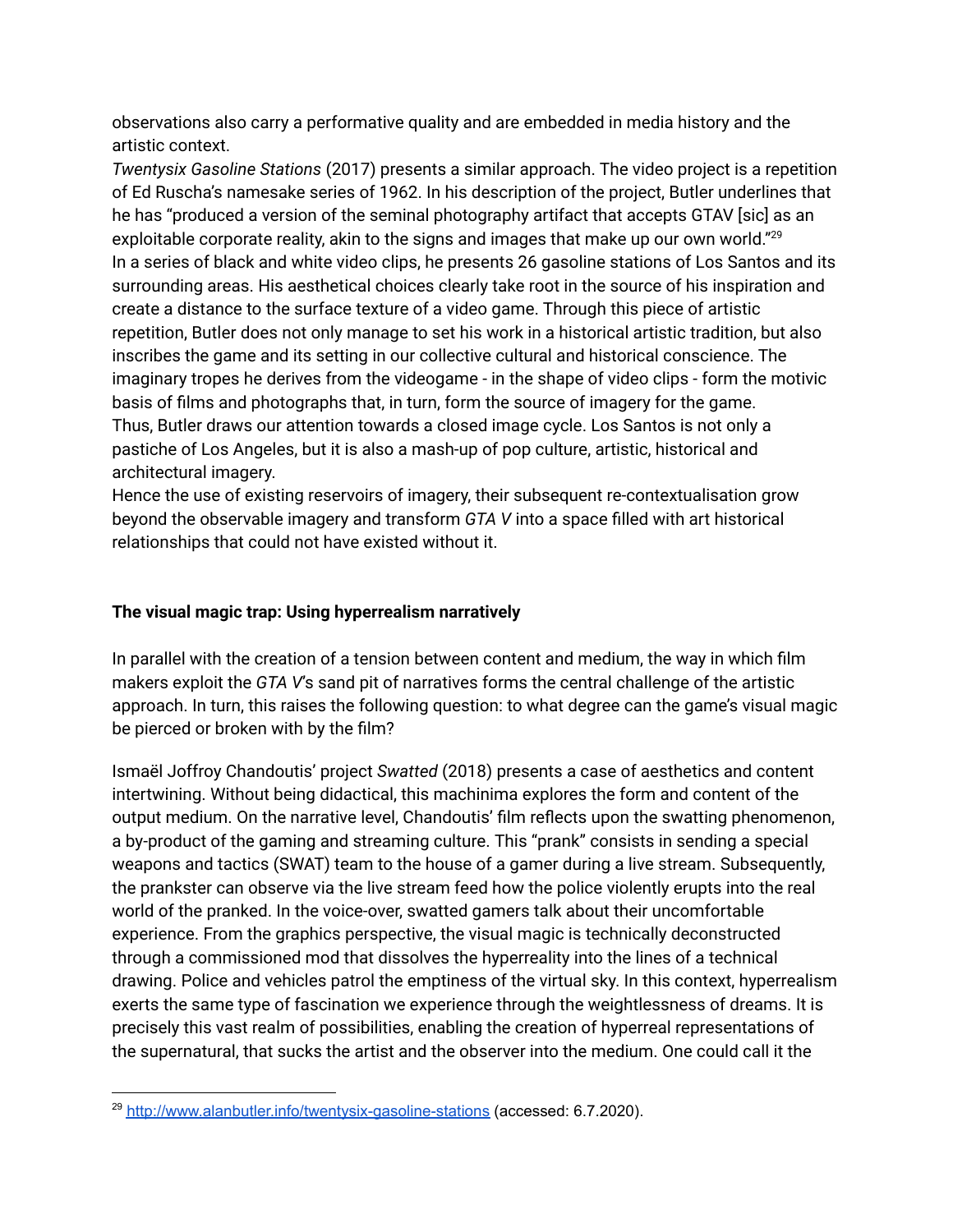*esoteric of algorithms* which is at the same time used and uncovered by Chandoutis' work. Stephan Schwingeler describes the fundamental attitude of artistic usage towards videogames as a tendency to act "against the effort of the game to be transparent [Transparenzstreben] and blurs the perception [Durchsicht] of the virtual world"<sup>30</sup>. Chandoutis' Swatted is a pristine example of this observation, even though in this case, the artistic intervention is not limited to a disruption of perception. *Swatted* does not tip over into the surreal. Instead, the partial dissolution of the gaming environment and its physical laws combined with the coalescence of the narrative, gameplay and reality, create an associative space that enables a far reaching intrusion into the digital world.

In Andy Hughes' *Plastic Scoop* (2019) swimming equates flying, oil equates water. The laws of physics are bent once again and even the earth's surface becomes extra-terrestrial as the protagonists glide across it like swallows. A diver falls down from the sky until his fins touch the tarmac. The small explosions that catapult consumer goods like cans or plastic bottles across the plane call into memory the operating mode of the gaming world.

*Plastic scoop* is thus an example of a gaming environment being used mainly for its formal qualities. With his plastic gear, the main character dives from one configuration of the virtual world to another: sometimes adopting the shape of an astronaut, sometimes that of a clown. Different soundbites come together in the background - whale songs and old audio recordings praising the virtues of post Second World War capitalism. The soundtrack features *The Kingdom of Plastic* by *Young American films* (1944), NASA's *Skylab 2 Mission* or *Pollution solutions* from the *National Archives & Records administration* of 1988. All these background components form a conceptual veil draped over the powerful graphics of the videogame in order to unify the abstract picture artefacts within an associative narrative. Environmental protection - the main critical focus of the film - is brought forward in those moments when the camera follows an overfilled garbage truck driving through Los Santos spreading pre-coded, infinite amounts of litter in its path. The beauty arises from the absurdity of this unrelenting source of garbage that blows through the landscape – without ever polluting it. Nevertheless, the fluid world of *Plastic scoop* contains enough persistent trash to make up the texture of the streets of Los Santos. The detail suggests that the perfection of hyperrealism is not plausible if it cannot be fouled with filth.

Most of the *found-footage-objects* of this sound and imagery collage are not combined organically but seem to be composed of different superimposed layers. The abstract video layer becomes absurd and optimistic due to the soundtrack featuring hymns to the glory of a consumerist future. The strange hyperrealist imagery crashes against the analogue voices enthusing long faded visions of technocapitalism. Reality is decoupled from the narration. The voices echo in the landscape like the voices of lost preachers. They herald their own perdition in the desert of their future hopes that have now become, decades after their gospel, dystopian realities.

As in Andy Hughes' *Plastic Scoop*, the second episode of Larry Achiampong and David Blandy's trilogy *Finding Fanon* begins with two people falling from the sky into the world of *GTA V*. The

<sup>30</sup> Stephan Schwingeler: Kunstwerk Computerspiel. Digitale Spiele als künstlerisches Material. transcript: Bielefeld 2014, p. 21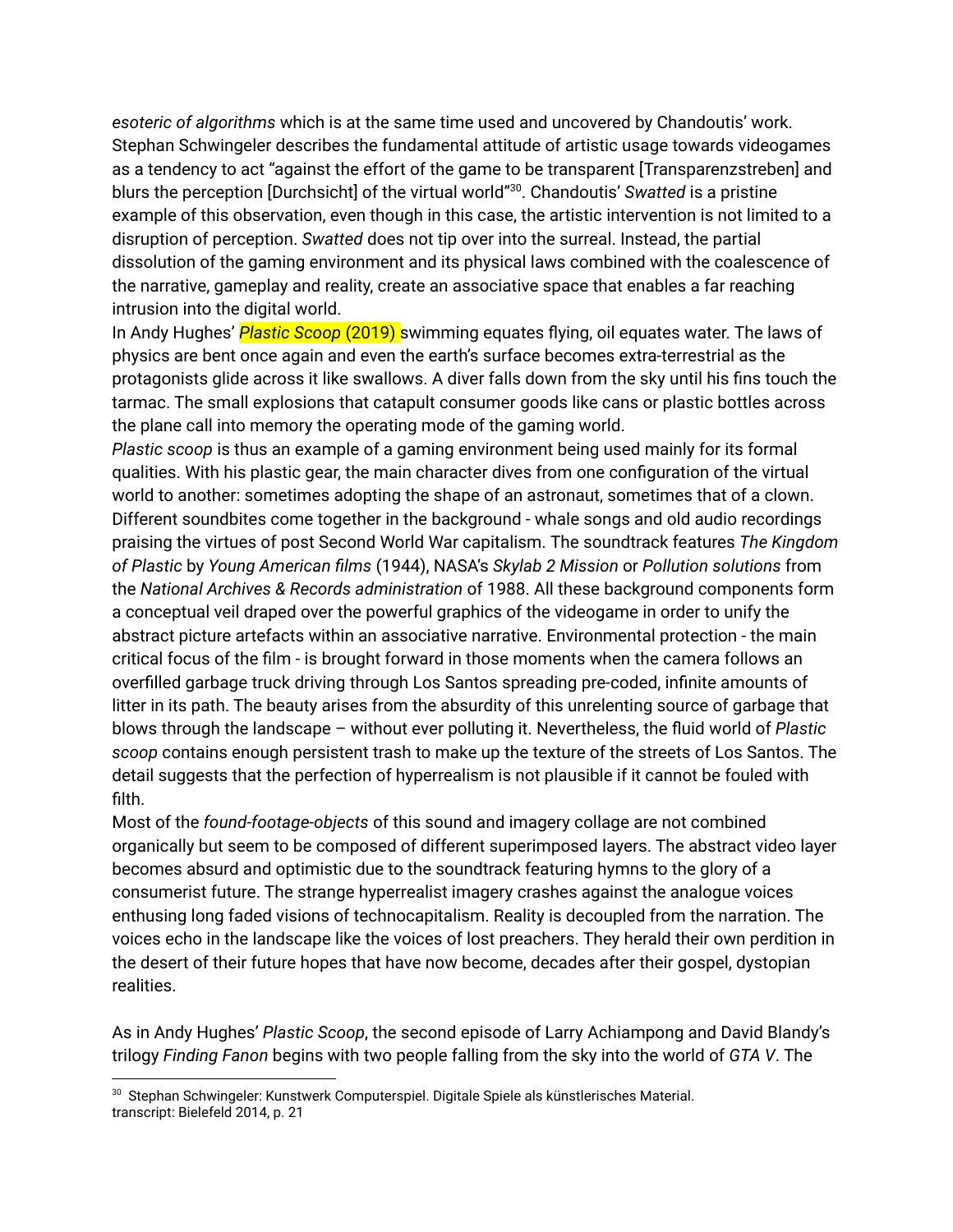camera switches continuously from one character to the other. The spectator follows the steps of these men as they prowl the empty streets of Los Santos until they meet. Like in a duel, both characters stand apart and stare each other down. Yet no shot is fired, nothing happens. Content wise, *Finding Fanon* focuses on the search for lost plays written by psychiatrist and theorist Frantz Fanon. In his testament, the politically radical humanist and anticolonial pioneer ordered that the text fragments, on which the video is based on, be destroyed. The artists summon this lost "ghost" play in the fictional space of video games and film. The play unravels across the trilogy. It is decidedly political in nature and touches upon a variety of themes stretching from post colonialism and a critique of the capitalist and racist structures of society to themes such as the post apocalypse or the Anthropocene.

"In our series Finding Fanon, we've been looking at the history of cultures of violence and when we were thinking about taking that into the virtual realm, it seemed to make sense to place that within something that is synonymous with violence." $^{31}$ 

Thus, in this case *GTA V* was selected as the location for the film because the artists associated this space with violence. This is somewhat remarkable, seeing as *GTA V* could also come to mind for the wide range of actions and interactions offered by the game. Compared to other mainstream games, a significant number of these interactions can be qualified as peaceful. Furthermore, the version of Los Santos presented in the film is almost completely devoid of people and thus of violence. A world free of aggression, a peaceful backdrop, which is described as violent only in the commentary.

Visually, the contemplation of the digital landscape is central to the work. On a metaphorical level it continually flows into the voice-over narration, although it is mainly discussed in a romantic tradition. In one of the scenes, both avatars are standing on a rock in front of the sea with their backs to the camera. They are watching the movement of the water. In an interview, the artists explained that this "vista we find harks back to the romantic paintings of Caspar David Friedrich"<sup>32</sup>. The detail rich digital world - that goes so far as to model the holes made by sandworms on the beach – combined with the resolution of the open world and the convincing landscape form ingredients that can easily be used to create cinematographic effects. In an interview with Matteo Bittani for *gamescenes.org*, Blandy explains that the digital gaming world presents a "space we can inhabit in order to think about different ideas of the world, […] to create incredibly crispy visuals that would be very hard to render from the ground up" $^{33}$ . Apart from the sky fall in the opening scene, the interaction of the characters with their environment is limited to standing and walking. Typical gameplay is excluded - as are the interaction possibilities with the virtual world. In essence, the film shows a walk. The voice-over, in its quest for Fanon's lost ghostly texts, is only very loosely connected to the events unfolding on camera. The script is dense, poetic, fragmented and decidedly serious.

<sup>31</sup> Making art from Grand Theft Auto, BBC (2016), https://www.bbc.com/news/entertainment-arts-36344758 (accessed: 14.05.2020)

 $33$  Ibid.  $32$  Matteo Bittanti: Interview: Larry Achiampong And David Blandy. In: gamescenes.org (2016) *https://www.gamescenes.org/2016/05/interview-larry-achiampong-and-david-blandy.html* (accessed: 14.05.2020)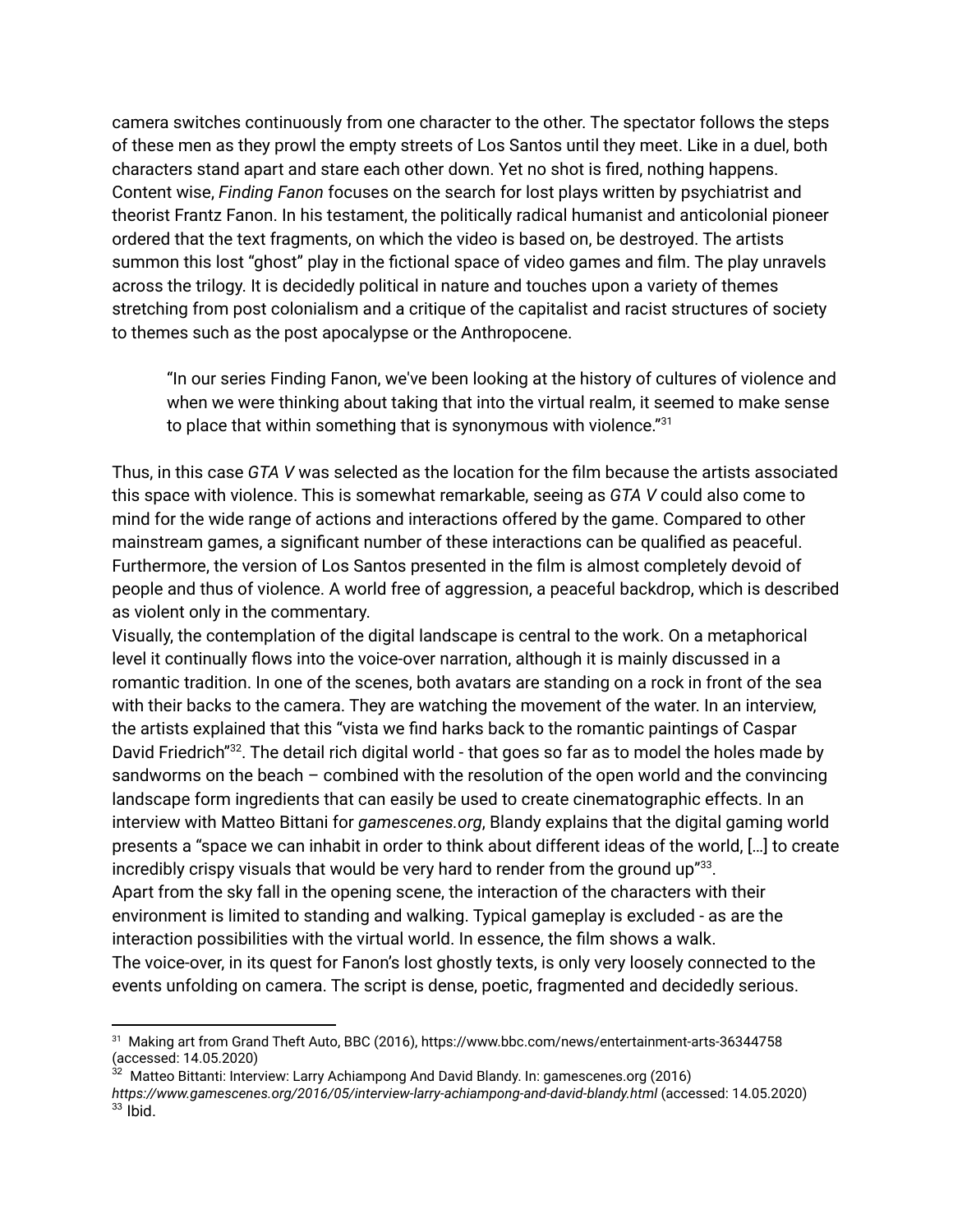Sometimes it uses metaphors from the gaming world and hints at the medium: "perhaps he is waiting here, inside the polygons, behind the texture maps, in the fields of algorithms." One can perceive the artists' effort to weave the narration into the fabric of the medium. Nevertheless, a main dilemma cannot be overlooked: the superimposition of text and imagery is only elementary and the connection between both elements is left for the observer to decipher. The game environment is hardly explored by the narrative. The sight of the camera remains superficial and is content to serve as a backdrop medium for the story. The choreography of political content and pristine aesthetics remains a movement of two distinct elements that barely interact with one another. The narrative potential offered by a synthesis of content and images is confined to theory rather than expressed in practice.

Jonathan Vinel's *Martin Pleure* - *Friends for life* (2017) also presents an avatar wandering through the hyperreal, lonely world of *GTA V*. Some of the imagery taken in the spectacular sunlight reminds us of the Caspar-David-Friedrich-like image in *Finding Fanon 2*. Albeit, Vinel's machinima presents a very personal, even intimate narration - not a political essay. The story begins with an androgynous character waking up in the seemingly empty world of Los Santos. He is concerned about the disappearance of his friends. During a fit of rage, he smashes the furniture of a room. His wrath spreads across the world that surrounds him. It also affects the fictitious camera and the observers of the scene, whom he kicks and beats. His anger is primarily directed towards himself, yet it spreads like wildfire to the surrounding environment until all is ablaze. However, these excerpts of exploding backgrounds inspired by action-films and video games are not satisfactory. Instead Martin is frustrated by the emptiness surrounding him. He beats passers-by unconscious while the voiceover asks "where are my friends"? Quickly Martin begins to be on the receiving end of violence, his body bleeding where police bullets have pierced him. Yet, like a *bullet sponge<sup>34</sup>*, his virtual body seems to remain unaffected by these impacts. The pain endured by Martin is of another nature. The melancholic colours of the sun setting between the scenes underline the lonely atmosphere, which can also be picked up on in the low voice of the character. Jonathan Vinel uses surprising images to picture solitude. Martin projects these images onto himself: during a boat trip to the end of the world, the camera dives into the water, blurring the image into abstraction. The character also likes to play around with the vehicles of *GTA V*: like in a *wheelz 'n' smoke* car rodeo – cars drifting, creating skid marks and smoke with their tires – Martin sits on a smoking motorbike in an idyllic setting going around in circles. In another segment, he takes selfies against the Los Santos Skyline with the in-game mobile phone, begging the question: for whom, if he can't share them with anybody? Sad, Martin aims anti-tank rockets at windmills because one of his lost friends could not stand them. Nevertheless, the windmills are not programmed to have a *damage model* and remain unscathed. Altogether, the digital world surrounding Martin seems to fall to pieces: urban tree planters are placed in the middle of the highway, traffic smashing into the obstacles. And even devotion seems to have left this world alongside with his friends: "dogs scorn affection" declares the voiceover whilst a wolf tries to devour Martin's body lying on the ground. The filmmaker creates collages by integrating photographs from the physical reality into the

<sup>34</sup> A Bullet Sponge is a digital body that is little affected by ammunition and is usually unimpressed by enemy bullets due to a high level or good armor.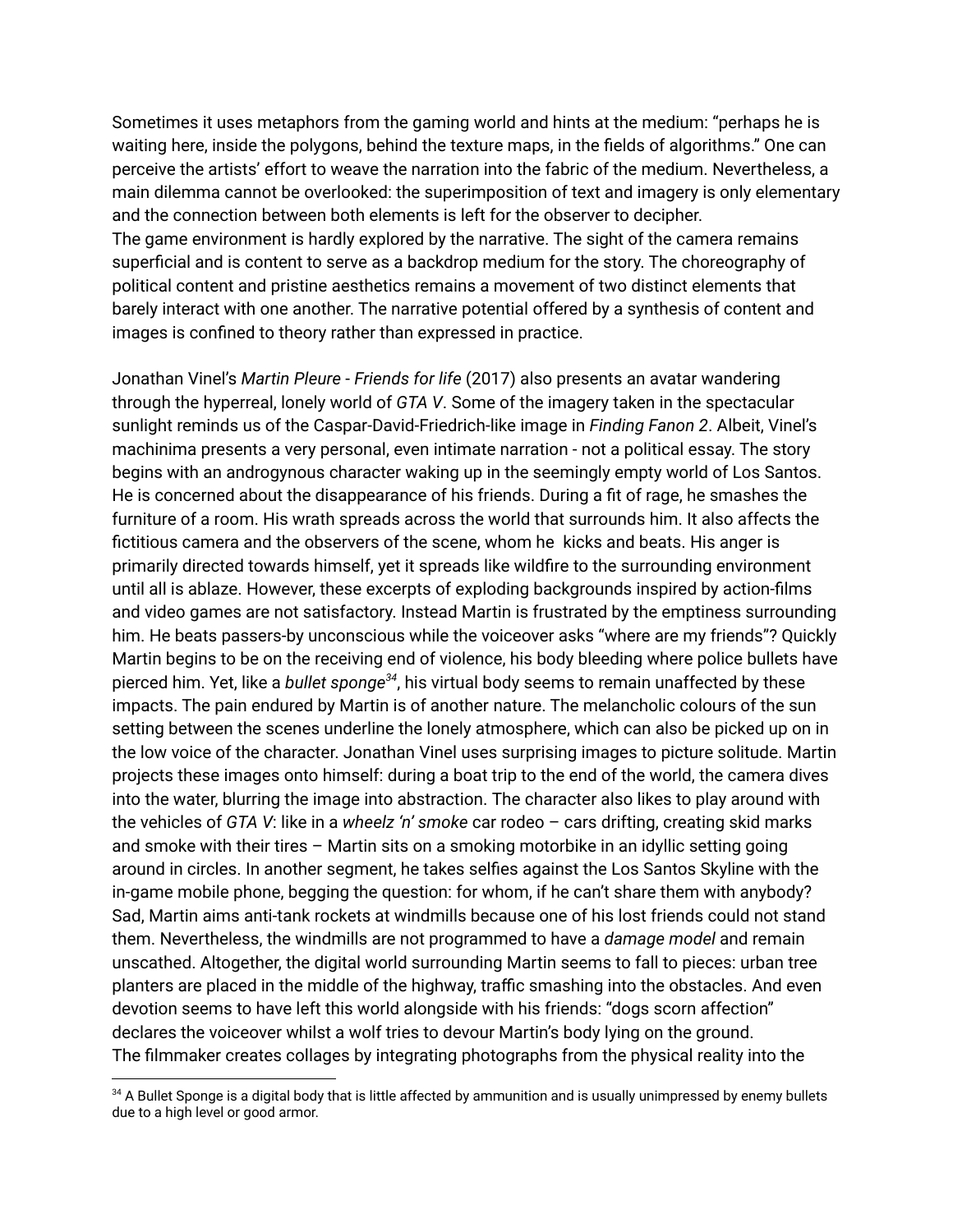film. These static images hint at another space-time structure - most likely memories of lost friendships. During the ending scene, we see a picture of two superimposed tattooed forearms reading: "friends for life". A sad image as friendship is unlasting in *Martin pleure*. Vinel exploits the repertoire of machinimas to its fullest extent by opening up narrative associations through the abstraction of surrealistic pictures of the graphics and modifications. He uses the violent magic spell cast by the graphics to reflect upon its depiction in video games. Martin's world, the game environment, is also his antagonist  $-$  the spell of the spectacle machine does not touch him, instead it constricts him. Subtle observations of the operating principles of the gaming world are inscribed into the plot and create its narrative power.

#### **When hyperreality becomes surreal: Beyond hyperrealism**

Alexandar Radan's *This water gives back no images* celebrates abstractions derived from the imagery of *GTA V*. In the multichannel video installation different pieces of the graphical universe of the game are aggregated together to form a new organic assemblage. Thereby, the meanings of the different elements create some sort of chemical reaction that cannot be interpreted through a linear narrative. Nevertheless, the images seem to emit a sense of gloomy solitude. The characters are alone, their buildings are isolated, and everything appears to be melting into a shapeless atmosphere. Radan seems to debunk the phantasmagoria of the digital surface texture. He builds a frame in which hyperrealism loses its relation to physical reality. The various reflections of light and water, the vegetation, the palm trees, and the strange and absurd, glitch-like nods of the avatar become part of the surreal setting that transforms the ludic artefact *GTA V* into an abstract, artistic game. Radan addresses the dream-like quality of the medium - an atmospheric flow of visually stunning pictures that is freed from the constraints of physics. Even the avatar oscillates between alienation and familiarity, it seems to be stuck in the role of a disaffected me: "You play a person that doesn't look like you, but is somehow similar. In the dream you see yourself and that is combined with your experience." 35

A woman with cucumbers on her eyes sits on a bed as if it were a flying carpet. A man's body lacks its texture, he appears to be crafted out of white chocolate. He looks dead even though he is moving. People, relations, nature - all is lost in reverie.

*This water gives back no images* experiments with the obvious links between videogames and dreams. It thus reminds us of Jon Rafman's works, such as *Dream Journal* in which the artist documented his dreams over the span of one year. He used the fragments he collected to create an animation film, the graphics of which recall the aesthetics of video games. The images produced do not need to be explained, nor are they self-explanatory - because to understand this work of art, one needs to dare practicing oneiromancy. Once again, the aesthetic power outshines the randomness of its structure and questions regarding visual semantics are not even raised. Dreams are intimate, they are not the business of other people. Wrapped in the arms of art they are nevertheless unravelled without any explanation or comment required.

<sup>&</sup>lt;sup>35</sup> Alexandar Radan im Interview mit Johanna Laub, Doublefeature, Schirn (2019), https://www.youtube.com/watch?v=IGwuhsbn0\_s&list=PLaZEE9an0D5IeYe4rjlQP--pcr7TGVVg-&index=5 (accessed: 01.05.2020)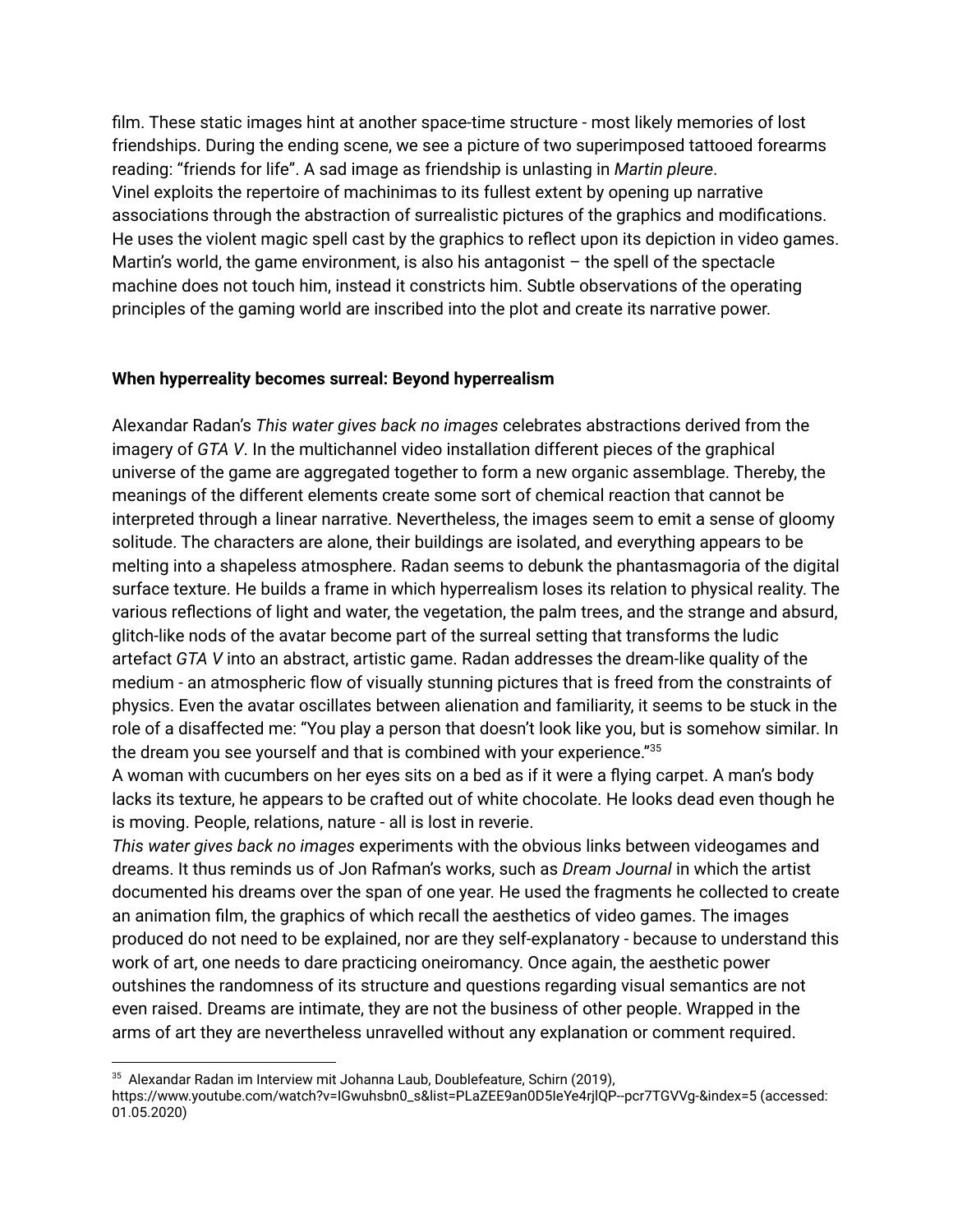Dreams are fascinating because they are impalpable, and because they create a mixture of visual energy that overrides intelligibility – without being disenchanted by the sight or the fussiness of the mind. Dreams and art appear to be related and, when combined, can multiply each other's effects.

In *This water gives back no images*, Alexandar Radan uses a camcorder to record his film; he shoots what he sees on screen. He superimposes the image layer of 1990 VHS camcorder onto the seamless interface of the machinimas. This varnish coat added from outside the computer creates a distance between the raw material and the resulting medium, thereby reinforcing the surreal quality of the images. On the one hand, they are brought closer to the physical world through the graininess of the image. While on the other, the absurdity of the visual magic is reprocessed through the catalyst of rational aesthetics, increasing their uncanniness. As described in the study *The uncanny Valley. Effect of Realism on the Impression of Artificial* Human Faces<sup>36</sup>, the uncanniness of images grows the more they are associated with real imagery. Hence, what at first sight appears to be a cheap aesthetical thrill reinforces the structure of the cinematographic intention.

The same mechanics are at play in *Steckbrief Natur – Folge 1 – Der Waldkauz (The Tawny owl)*. Once again, Radan films his screen with a camera. He employs the methods of the wildlife documentaries in his use of picture and sound. The film shows a kiosk in the middle of the woods. In the narration, this alien object is presented as a natural element of the setting. The bright structure set in the undergrowth stands out like a white elephant, yet the narrator does not seem to notice its alien quality. It is only when it turns out to be a wormhole into a nightmarish parallel world that the narrator becomes sceptical and develops a delightfully expectable mistrust in regards to sound and images.

The visual magic of games that annuls the laws of physics and even enables the representation of almost anything is met, from the beginning, with an *enjoyable mistrust*. Even images that are bound to reality – a specific pastiche – can suffer from a glitch, a programming error that breaks the consistency of the imagery narrative and tips into the surreal.

In regards to dreams and the dreamlike quality of films, Stefanie Kreuzer notes how surrealism "clashes with mimesis and chronology" $37$  and how the tale and story relegate the dominance of the images. A transgression is initiated "through alienation, being out of place, A-logical games, and absurdity. [...] It confounds space and time and ultimately blurs the boundary between dreams, daydreams, reality and hallucinations (or visions), even perceptions and memories flow into each other"<sup>38</sup>. Alexandar Radan's out of place artefacts - not only the kiosk in the woods but also the eerie apartments in *This water gives back no images* – are absurd contra-sense images, going beyond any plot and having a dreamlike and hallucinating effect. This shows that it is the video games, these world creation programmes, that enable a simple, effective break from

 $^{36}$  "In addition to the emergence of the uncanny valley, Mori assumed that the level of impression is zero (i.e. neutral impression) when the realism of robots is extremely low (e.g. industrial robots) and highest for perfectly realistic human appearance." Jun'ichiro Seyama & Ruth Nagayama: The Uncanny Valley. Effect of Realism on the Impression of Artificial Human Faces. In: Presence 16 (2007), p. 4.

<sup>&</sup>lt;sup>37</sup> Stefanie Kreuzer refers to the four characteristics of Isabel Maurer's film aesthetic and hereby quotes Lommel, Queipo and Roloff. Stefanie Kreuzer: Traum und Erzählen in Literatur, Film und Kunst. Wilhelm Fink, Paderborn 2014, p.119. Translated by the authors.